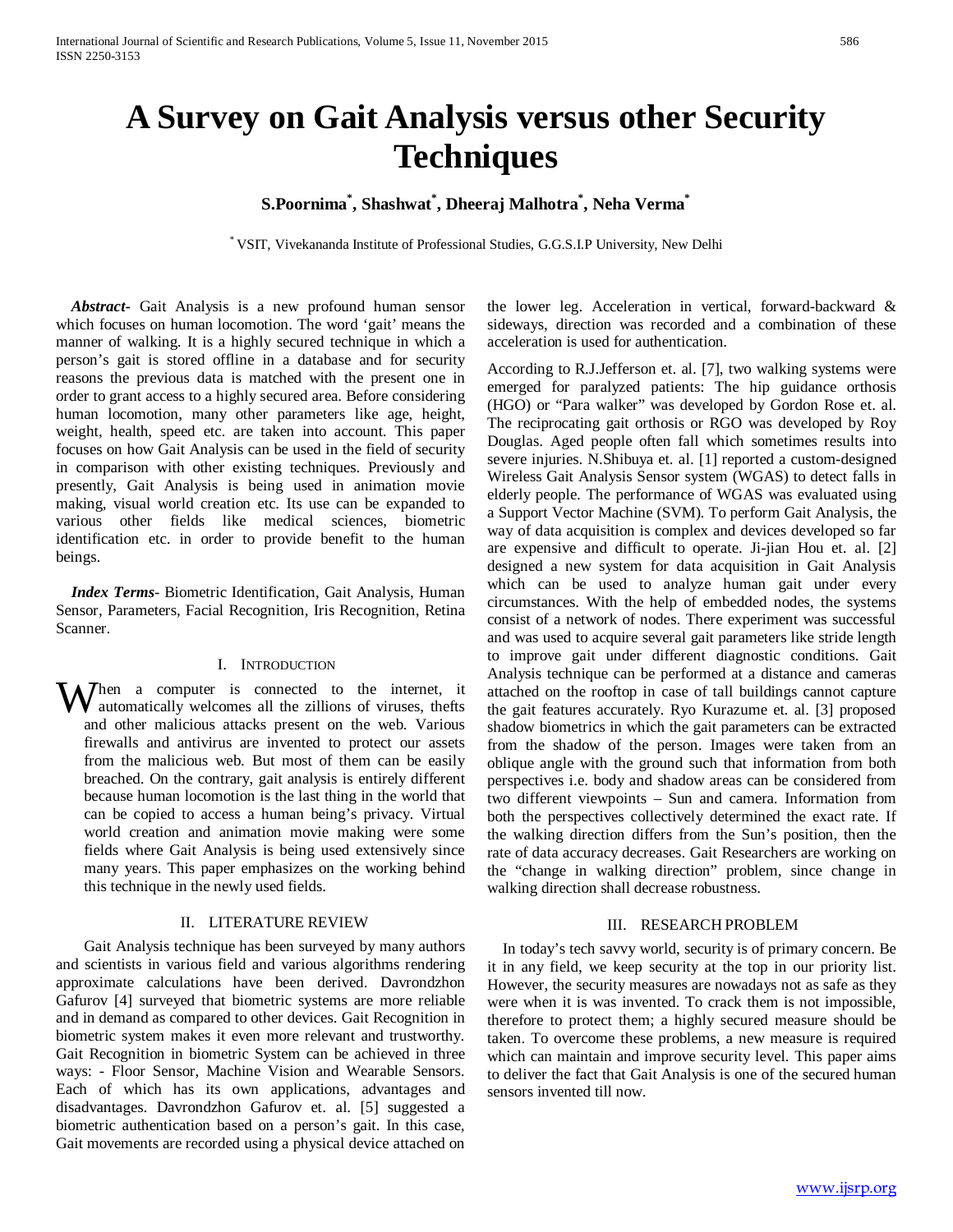#### IV. OBJECTIVE

 The key motive of this paper is to compare Gait Analysis with other invented technologies or sensors to prove that Gait Technique is more secured. Gait Analysis has expanded its boundaries to fields like Biometric System and Medical Sciences and is providing benefits to the human being. This paper compares and analyses Gait technique with other devices like fingerprint scanner, retina scanner, iris scanner, signature recognition, facial recognition, voice recognition and hand geometry. In this paper a brief working regarding its process in the field of security has been explained.

#### V. RESEARCH METHODOLOGY

 Gait Analysis is the study of human locomotion, using the human organ of observers augmented by instruments used for measuring body movements, body mechanics and muscles activity (Fig. 1). It is a highly secured human sensor in comparison with the pre-existing ones. Parameters evaluated during the process of Gait Analysis are:-

- Foot Angle:-The angle in which the foot is kept while working.
- Speed:-Speed here refers to walking speed.
- Step Length:-The difference of length between right foot and left foot while walking.
- Progression Line:-The line maintained while walking.
- Arms Movement:-The movement of arm
	- corresponding to the gait.
- Cadence It is the walking rate. It is calculated in steps per minute.
- Stride Length The distance between successive points of the initial contact of the same foot.



 Figure 1: The identified joints on lower extremities by the Kinect sensor.

Biometric System is by far considered as the best identity verification device. Its results are 100% true and its demand is increasing day by day. Gait Recognition in Biometric Systems is a new technology surveyed by Davrondzhon Gafurov [4] .Gait Analysis in Biometric System will make it unbreachable. According to [4], Biometric gait recognition is of three categories: machine vision (MV), floor sensor (FS) and wearable sensor (WS). In MV technique, gait is captured using a video recorder from a distance. Techniques such video and image are processed to gain features for purpose like recognition by using gait. The main advantage of MV-based gait biometric is to capture image from a distance. For example: - Used for surveillance and forensics.

In FS, a pair of sensors is placed on the floor. It is used to measure features which are related to gait, when a person walks on the ramp (Fig. 2). It is used in access control application and is usually placed in front of doors in the building. Such systems are used as a part of multimodal biometric system.



Figure 2: Block diagram of sensor mat

Wearable sensor approach uses Motion Recording (MR) sensors which can be worn anywhere in the body. The MR sensor records the gait acceleration which is further used for authentication. Wearable sensor is advantageous as compared to other biometric models since the way it collects gait information is unnoticeable and is mostly used in portable electronic devices.

Gait Analysis in the field of medical sciences has proved to be a success, especially for paralyzed patients. In [7], two designs of walking orthosis were practically emerged and surveyed. The Hip Guidance Orthosis was developed by Gordon Rose. This design is also known as the "Parawalker". Another design is the Reciprocating Gait Orthosis, developed by Roy Douglas.

Vicon motion analysis system and videotape were used to acquire values. The latter was used to determine basic Gait parameters like stride length, cadence etc. whereas the former was utilised for complete biomechanical assessment. Four television cameras were interfaced to minicomputers which record the levels of ankle, mid-foot, hip, knee and trunk support. RGO with a rollator and HGO with crutch was used to collect data and compare the two orthosis system.The processed data was then combined to provide average values of the relevant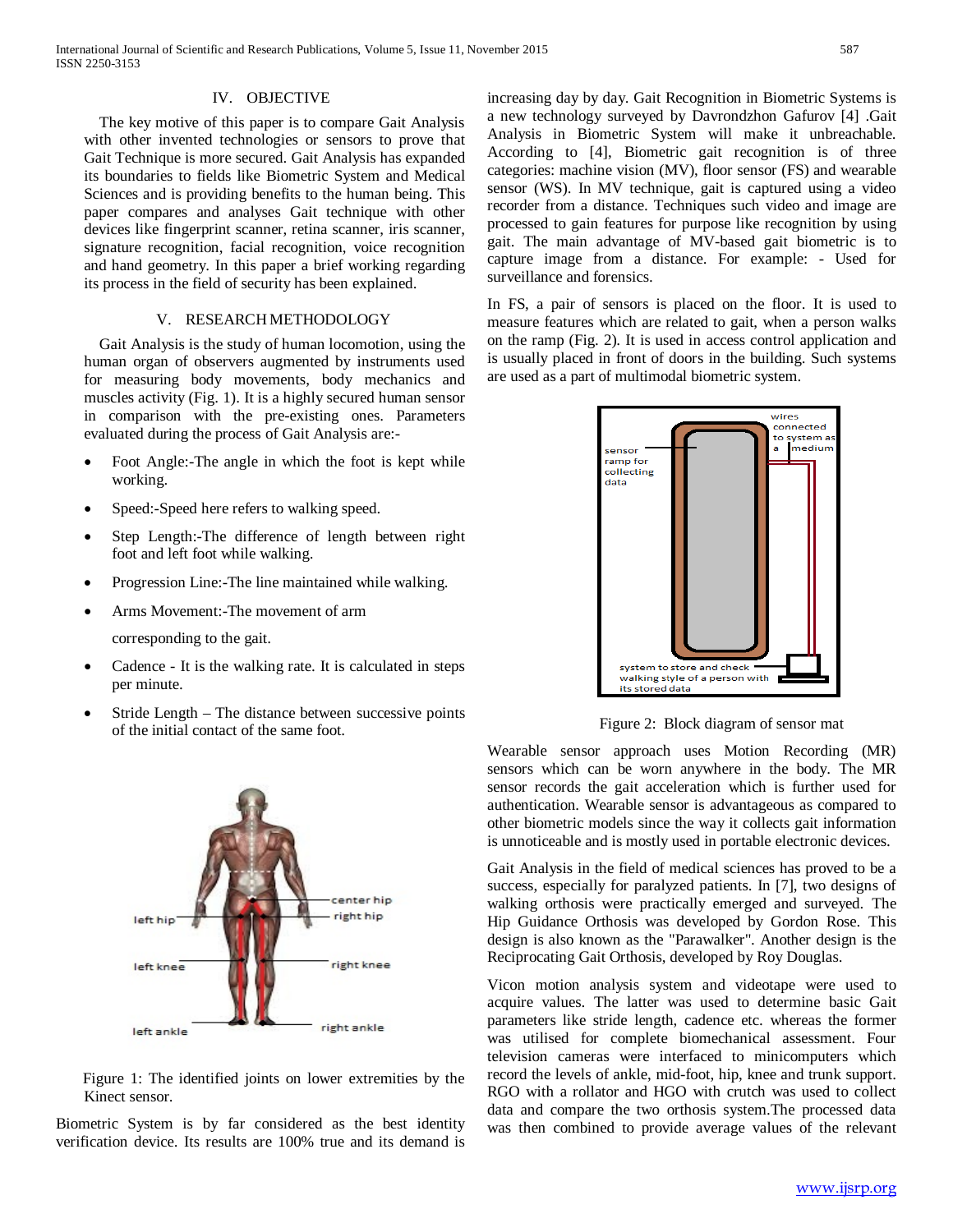parameters. One of the major aims of this paper is to list the benefits of Gait Analysis over other sensors involving different human traits. The benefits are as follows:-

• Distance Based Identification: It identifies a person by analysing his or her gait features from a distance. Identification based on distance is one of the prime advantages. But systems like fingerprint recognition, face recognition and iris recognition fails to detect an individual.

• Analysing Low Quality of Data: CCTV footage generates low quality images and is difficult to recognize an individual. It can be analysed with the help of gait biometrics to detect any person. Due to low quality of image it is impossible to examine an individual.

• Poor Brightness: It works in poor illumination conditions as well. It is not easy to check individual's recognition in such scenario, but identification based on motion is possible when light amount is less.

• Not easy to cheat: Copying a person's gait is the last possible thing in this world. Hence it is difficult for anyone to copy another individual's walking style and therefore it can be considered as the most secured human sensor invented so far.

The basic working of Gait Analysis in the field of security is as follows:-

*Firstly*, an offline data of a person will be stored in the database. This data constitutes of parameters like age, health, weight, gender, and other relevant gait parameters. *Secondly*, when that person needs to go through to a restricted area, the person walks through a ramp consisting of micro sensors and monitoring camera whose purposes is to monitor, store and verify the current walking style of that person which is simultaneously verified with the previously stored offline data. If both the data is matched then only that person is allowed to enter else he/she will be restricted. (Fig. 4)





Figure 3: a) Hip Guidance Orthosis b) Reciprocating Gait Orthosis Orthosis



Figure 4: Basic Setup of Gait Analysis

### VI. ANALYSIS

While comparing Gait technology with other security measure's it is justified that till now Gait analysis technique is much more secure as compare with all currently working security techniques like face recognition ,voice recognition etc.

| Technique                | Advantages                                                                      | Disadvantages                                                                                                                                                                |
|--------------------------|---------------------------------------------------------------------------------|------------------------------------------------------------------------------------------------------------------------------------------------------------------------------|
| Face Recognition         | Non-troublesome<br>Cheap technology                                             | It is affected when there<br>is a change in lighting.                                                                                                                        |
| Voice<br>Recognition     | Non-troublesome<br>Less expensive<br>technology.                                | It has a drawback, with<br>voice parameter's issue<br>such as an illness can<br>change a person's voice.<br>therefore correct<br>identification is difficult<br>Low accuracy |
| Signature<br>Recognition | Non-troublesome,<br>Cheap<br>technology.                                        | It is designed to monitor<br>subjects which are based<br>on the quality of<br>signature.                                                                                     |
| <b>Retinal Scanning</b>  | Very highly<br>correct.                                                         | Very troublesome<br>very costly                                                                                                                                              |
| Iris Recognition         | Very highly<br>correct.                                                         | Troublesome, It store<br>more memory of data,<br>Very expensive                                                                                                              |
| Fingerprint<br>Scanning  | Very highly<br>correct.<br>Easy to use.                                         | It has a drawback with<br>skin related factor such<br>as dryness or dirty<br>finger's skin.                                                                                  |
| <b>Hand Geometry</b>     | A unique<br>hardware is use:<br>it can be easily<br>integrated into<br>systems. | Very costly.                                                                                                                                                                 |